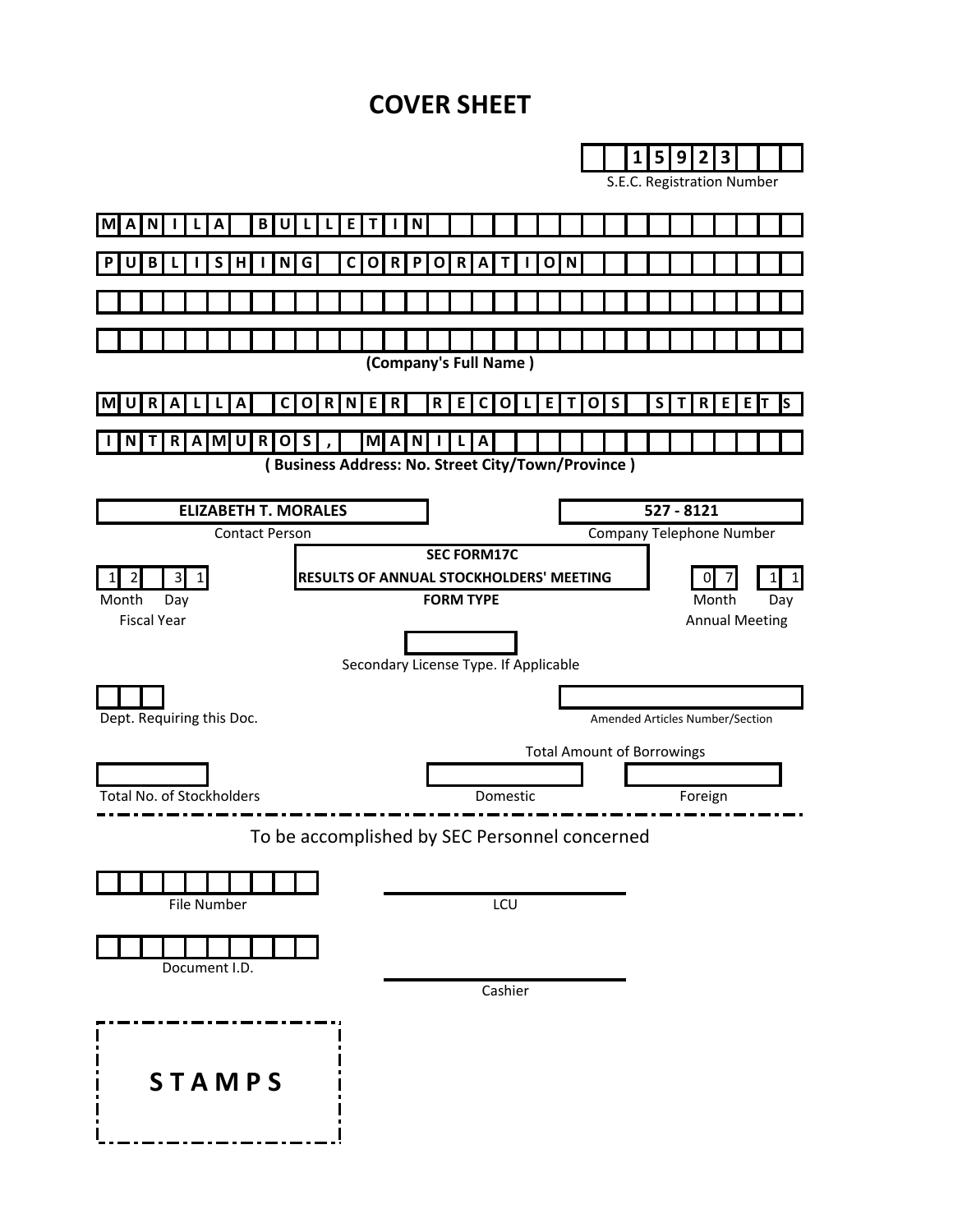# **SECURITIES AND EXCHANGE COMMISSION**

## **SEC FORM 17 – C CURRENT REPORT UNDER SECTION 17 OF THE SECURITIES REGULATION CODE AND SRC RULE 17. 2 (c) THEREUNDER**

|                                                                                      | 1. Date of Report - (Date of earliest event reported)                                                               | <b>July 11, 2019</b>                                       |  |  |
|--------------------------------------------------------------------------------------|---------------------------------------------------------------------------------------------------------------------|------------------------------------------------------------|--|--|
|                                                                                      | 2. SEC Identification Number                                                                                        | 15923                                                      |  |  |
|                                                                                      | 3. BIR Tax Identification Number                                                                                    | 000-746-558                                                |  |  |
|                                                                                      | 4. Name of Registrant                                                                                               | <b>MANILA BULLETIN PUBLISHING CORPORATION</b>              |  |  |
|                                                                                      | 5. Province, country or other jurisdiction of incorporation or organization -<br><b>Philippines</b>                 |                                                            |  |  |
|                                                                                      | 6. Industry Classification Code - to be provided by SEC                                                             |                                                            |  |  |
|                                                                                      | Manila Bulletin Building, Muralla corner Recoletos<br>7. Address of principal office<br>Streets, Intramuros, Manila |                                                            |  |  |
|                                                                                      | 8. Registrant's telephone number                                                                                    | 527-8121                                                   |  |  |
|                                                                                      | 9. Former name, former address, if changed since last report no change                                              |                                                            |  |  |
| 10. Securities registered pursuant to Sections 8 and 12 of the SRC or Sections 4 and |                                                                                                                     |                                                            |  |  |
|                                                                                      | 8 of the RSA                                                                                                        |                                                            |  |  |
|                                                                                      | <b>Title of Each Class</b>                                                                                          | <b>No. Of Shares of Common Stock</b><br><b>Outstanding</b> |  |  |
|                                                                                      | <b>Common Stock</b>                                                                                                 | 3,466,139,072 shares                                       |  |  |
|                                                                                      | 11. Item Number reported herein                                                                                     | Item Nos. 4 & 9                                            |  |  |